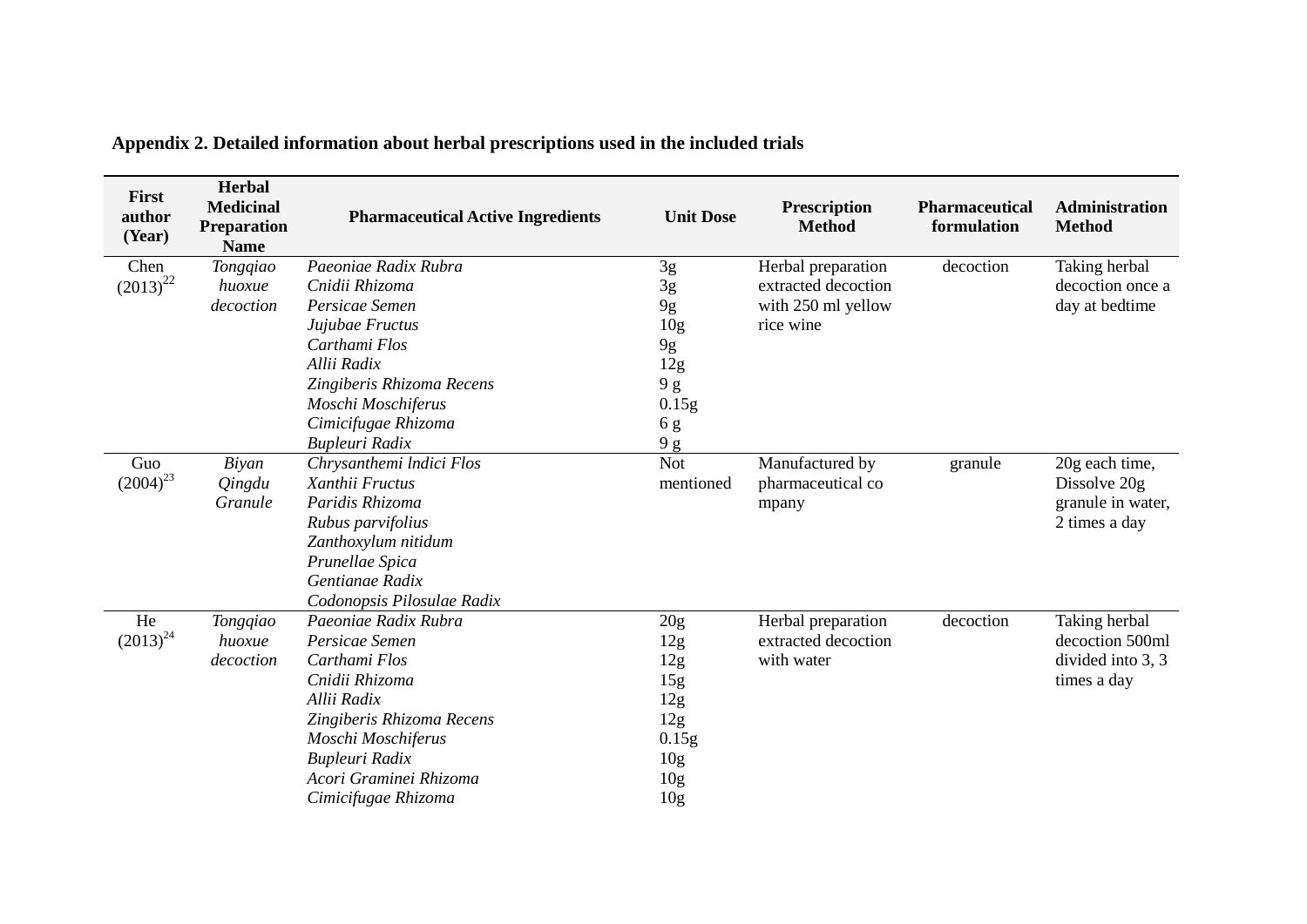|                          | Jujubae Fructus                                    | 10g             |                     |           |                |
|--------------------------|----------------------------------------------------|-----------------|---------------------|-----------|----------------|
| Hu                       | Cyperi Rhizoma                                     | 6g              | Water extracted     | decoction | 2 times a day  |
| $(2000)^{25}$            | Cnidii Rhizoma                                     | 6g              | decoction           |           |                |
|                          | Bupleuri Radix                                     | 6g              |                     |           |                |
|                          | Pattern/Syndrome of qi stagnation and blood stasis |                 |                     |           |                |
|                          | Paeoniae Radix Rubra                               | 6g              |                     |           |                |
|                          | Acori Graminei Rhizoma                             | 3g              |                     |           |                |
|                          | spleen qi deficiency pattern/syndrome              |                 |                     |           |                |
|                          | Codonopsis Pilosulae Radix                         | 10 <sub>g</sub> |                     |           |                |
|                          | Atractylodis Rhizoma Alba                          | 10 <sub>g</sub> |                     |           |                |
|                          | Cimicifugae Rhizoma                                | 6g              |                     |           |                |
|                          | liver-kidney yin deficiency pattern/syndrome       |                 |                     |           |                |
|                          | Rehmanniae Radix Preparata                         | 10 <sub>g</sub> |                     |           |                |
|                          | Crataegii Fructus                                  | 10 <sub>g</sub> |                     |           |                |
|                          | Schizandrae Fructus                                | 6g              |                     |           |                |
|                          | kidney yang deficiency pattern/syndrome            |                 |                     |           |                |
|                          | Aconiti Lateralis Radix Praeparata                 | 5g              |                     |           |                |
|                          | Crataegii Fructus                                  | 10 <sub>g</sub> |                     |           |                |
|                          | Alismatis Rhizoma                                  | 12g             |                     |           |                |
| Jiang<br><b>Shenling</b> | Dolichoris Semen                                   | <b>Not</b>      | Manufactured by     | granule   | Each time 9g 3 |
| $(2013)^{26}$<br>baizhu  | Atractylodis Rhizoma Alba                          | mentioned       | pharmaceutical co   |           | times a day    |
| powder                   | Poria(Hoelen)                                      |                 | mpany               |           |                |
|                          | Glycyrrhizae Radix                                 |                 |                     |           |                |
|                          | Platycodi Radix                                    |                 |                     |           |                |
|                          | Nelumbinis Semen                                   |                 |                     |           |                |
|                          | Ginseng Radix                                      |                 |                     |           |                |
|                          | Amomi Fructus                                      |                 |                     |           |                |
|                          | Dioscoreae Rhizoma                                 |                 |                     |           |                |
|                          | Coicis Semen                                       |                 |                     |           |                |
| Li                       | Dioscoreae Rhizoma                                 | 10 <sub>g</sub> | Herbal preparation  | decoction | Taking 100ml   |
| $(2014)^{27}$            | Cnidii Rhizoma                                     | 10 <sub>g</sub> | extracted decoction |           | herbal         |
|                          | <b>Bupleuri Radix</b>                              | 10 <sub>g</sub> | with 500ml water    |           | decoction, 2   |
|                          | Platycodi Radix                                    | 10 <sub>g</sub> |                     |           | times a day    |
|                          | Plantaginis Semen                                  | 10 <sub>g</sub> |                     |           |                |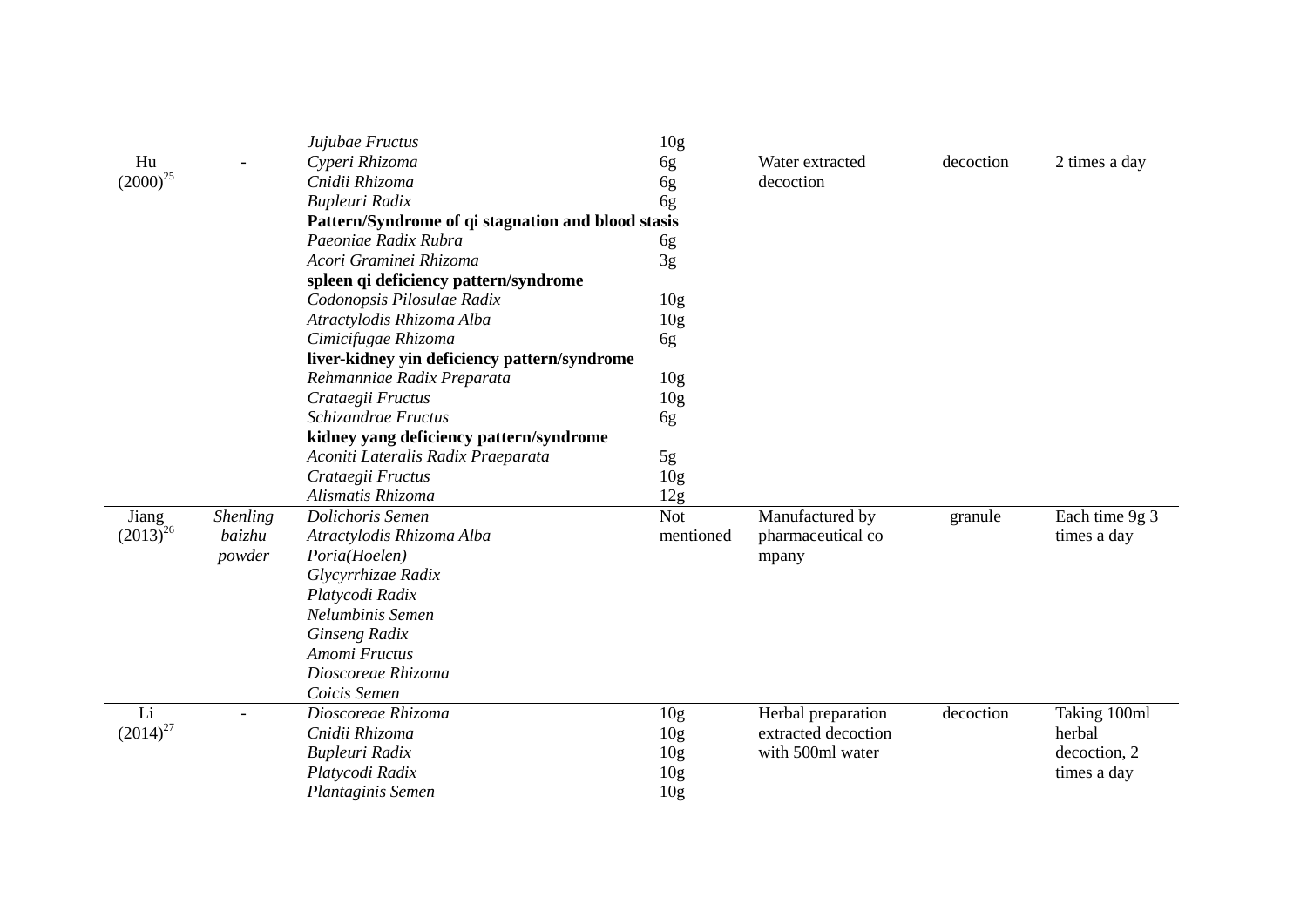|               |          | Acori Graminei Rhizoma           | 10 <sub>g</sub> |                     |           |                    |
|---------------|----------|----------------------------------|-----------------|---------------------|-----------|--------------------|
|               |          | <b>Pheretimae Corpus</b>         | 10 <sub>g</sub> |                     |           |                    |
|               |          | Xanthii Fructus                  | 10g             |                     |           |                    |
|               |          | Glycyrrhizae Radix               | 5g              |                     |           |                    |
|               |          | Atractylodis Rhizoma Alba        | 20g             |                     |           |                    |
|               |          | Poria(Hoelen)                    | 20g             |                     |           |                    |
|               |          | Salviae Miltiorrhizae Radix      | 15g             |                     |           |                    |
| Liao          | Tongqiao | Plantaginis Semen                | 15g             | Produced by         | Tablet    | 4 tablets $(2.0g)$ |
| $(1998)^{28}$ | tablet   | Radix Ilicis Pubescentis         | 30 <sub>g</sub> | preparation         |           | each time, 3       |
|               |          | Bupleuri Radix                   | 10 <sub>g</sub> | department in       |           | times a day        |
|               |          | Poria(Hoelen)                    | 15g             | hospital.           |           |                    |
|               |          | Cnidii Rhizoma                   | 5g              | Each tablet         |           |                    |
|               |          | Magnoliae Flos                   | 10 <sub>g</sub> | weighing $0.5g$     |           |                    |
|               |          | Acori Graminei Rhizoma           | 10 <sub>g</sub> | containing 2.24g of |           |                    |
|               |          | Pheretimae Corpus                | 12g             | crude drugs         |           |                    |
|               |          | Glycyrrhizae Radix               | 5g              |                     |           |                    |
| Liu           |          | Astragali Radix                  | 30g             | Herbal preparation  | decoction | 2 times a day      |
| $(2005)^{29}$ |          | Saposhnikoviae Radix             | 10 <sub>g</sub> | extracted decoction |           |                    |
|               |          | Atractylodis Rhizoma Alba        | 10 <sub>g</sub> | with water          |           |                    |
|               |          | Poria(Hoelen)                    | 10 <sub>g</sub> |                     |           |                    |
|               |          | Alismatis Rhizoma                | 10 <sub>g</sub> |                     |           |                    |
|               |          | Acori Graminei Rhizoma           | 10 <sub>g</sub> |                     |           |                    |
|               |          | Armeniacae Semen                 | 10 <sub>g</sub> |                     |           |                    |
|               |          | Cnidii Rhizoma                   | 10 <sub>g</sub> |                     |           |                    |
|               |          | Salviae Miltiorrhizae Radix      | 10 <sub>g</sub> |                     |           |                    |
|               |          | Plantaginis Semen                | 10 <sub>g</sub> |                     |           |                    |
|               |          | Coicis Semen                     | 30 <sub>g</sub> |                     |           |                    |
|               |          | Cyperi Rhizoma                   | 10 <sub>g</sub> |                     |           |                    |
|               |          | Aurantii Fructus Pericarpium     | 6g              |                     |           |                    |
| Liu           |          | <b>Duration of illness≤15day</b> |                 | Herbal preparation  | decoction | Taking herbal      |
| $(2014)^{30}$ |          | Pinelliae Rhizoma                | 12g             | extracted decoction |           | decoction, 2       |
|               |          | <b>Magnoliae Flos</b>            | 12g             | with 500ml water    |           | times a day        |
|               |          | Lonicerae Flos                   | 9g              |                     |           |                    |
|               |          | Forsythiae Fructus               | 6g              |                     |           |                    |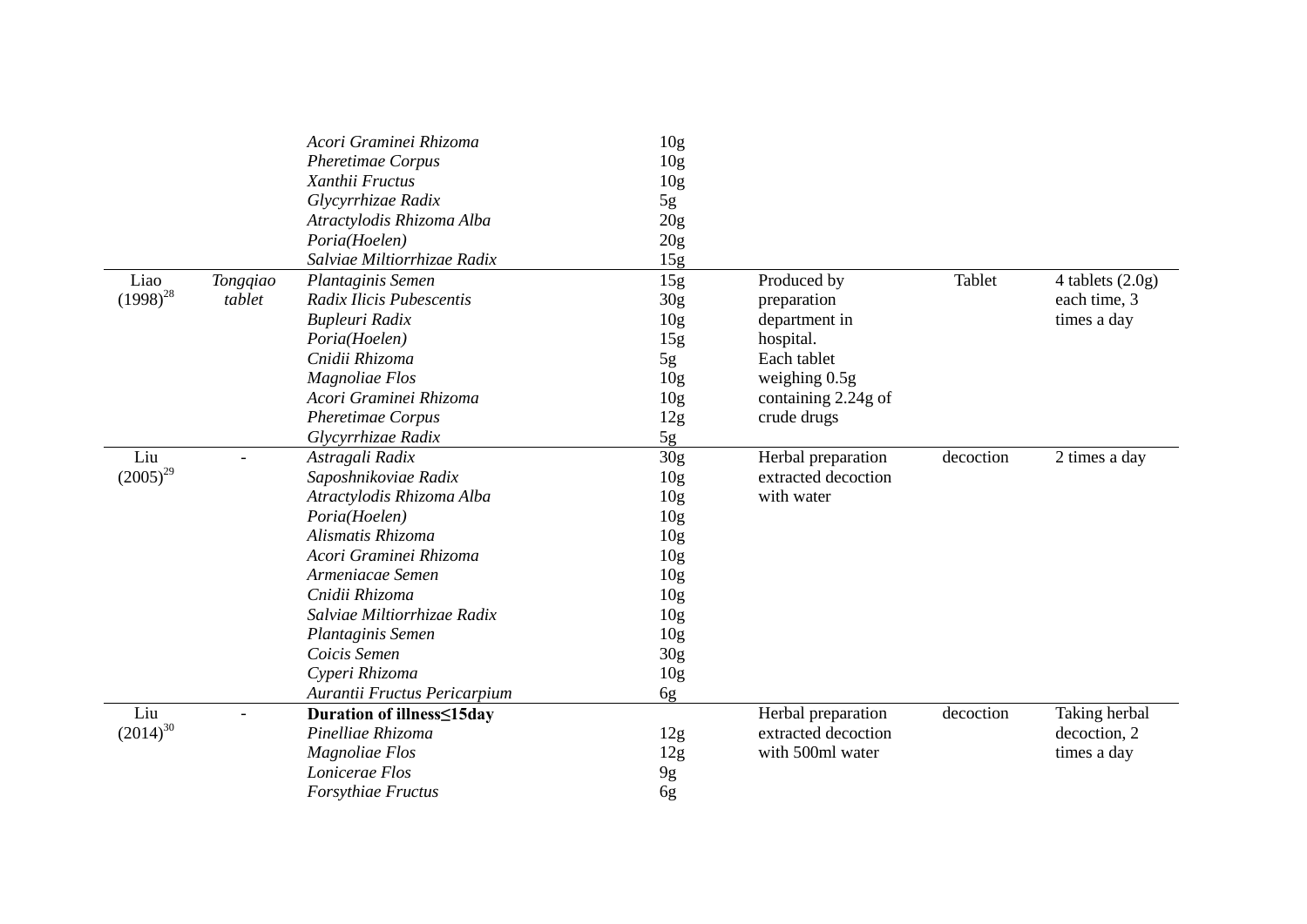| 12g<br>Fritillariae Bulbus<br>6g<br>Acori Graminei Rhizoma<br>6g<br>3g<br>Glycyrrhizae Radix<br>Duration of illness>15day, ≤25d<br><b>Magnoliae Flos</b><br>12g<br>Bupleuri Radix<br>6g<br>Cnidii Rhizoma<br>9g<br>Agastachis Herba<br>6g<br>Acori Graminei Rhizoma<br>6g<br>Aucklandiae Radix<br>6g<br>Alismatis Rhizoma<br>6g<br>3g<br>Scutellariae Radix<br><b>Duration of illness&gt;25day</b><br><b>Magnoliae Flos</b><br>12g<br>Mori Radicis Cortex<br>6g<br>Alismatis Rhizoma<br>6g<br>3g<br>Persicae Semen<br>3g<br>Carthami Flos<br>3g<br>Citri Pericarpium<br>10 <sub>g</sub><br>Ginseng Radix<br>decoction<br>Lu<br>Herbal preparation<br>$(2013)^{31}$<br>Dolichoris Semen<br>15g<br>extracted decoction<br>Atractylodis Rhizoma Alba<br>15g<br>with 500ml water<br>15g<br>Poria(Hoelen)<br>Coicis Semen<br>20 <sub>g</sub> |                   |
|-----------------------------------------------------------------------------------------------------------------------------------------------------------------------------------------------------------------------------------------------------------------------------------------------------------------------------------------------------------------------------------------------------------------------------------------------------------------------------------------------------------------------------------------------------------------------------------------------------------------------------------------------------------------------------------------------------------------------------------------------------------------------------------------------------------------------------------------|-------------------|
|                                                                                                                                                                                                                                                                                                                                                                                                                                                                                                                                                                                                                                                                                                                                                                                                                                         |                   |
|                                                                                                                                                                                                                                                                                                                                                                                                                                                                                                                                                                                                                                                                                                                                                                                                                                         |                   |
|                                                                                                                                                                                                                                                                                                                                                                                                                                                                                                                                                                                                                                                                                                                                                                                                                                         |                   |
|                                                                                                                                                                                                                                                                                                                                                                                                                                                                                                                                                                                                                                                                                                                                                                                                                                         |                   |
|                                                                                                                                                                                                                                                                                                                                                                                                                                                                                                                                                                                                                                                                                                                                                                                                                                         |                   |
|                                                                                                                                                                                                                                                                                                                                                                                                                                                                                                                                                                                                                                                                                                                                                                                                                                         |                   |
|                                                                                                                                                                                                                                                                                                                                                                                                                                                                                                                                                                                                                                                                                                                                                                                                                                         |                   |
|                                                                                                                                                                                                                                                                                                                                                                                                                                                                                                                                                                                                                                                                                                                                                                                                                                         |                   |
|                                                                                                                                                                                                                                                                                                                                                                                                                                                                                                                                                                                                                                                                                                                                                                                                                                         |                   |
|                                                                                                                                                                                                                                                                                                                                                                                                                                                                                                                                                                                                                                                                                                                                                                                                                                         |                   |
|                                                                                                                                                                                                                                                                                                                                                                                                                                                                                                                                                                                                                                                                                                                                                                                                                                         |                   |
|                                                                                                                                                                                                                                                                                                                                                                                                                                                                                                                                                                                                                                                                                                                                                                                                                                         |                   |
|                                                                                                                                                                                                                                                                                                                                                                                                                                                                                                                                                                                                                                                                                                                                                                                                                                         |                   |
|                                                                                                                                                                                                                                                                                                                                                                                                                                                                                                                                                                                                                                                                                                                                                                                                                                         |                   |
|                                                                                                                                                                                                                                                                                                                                                                                                                                                                                                                                                                                                                                                                                                                                                                                                                                         |                   |
|                                                                                                                                                                                                                                                                                                                                                                                                                                                                                                                                                                                                                                                                                                                                                                                                                                         |                   |
|                                                                                                                                                                                                                                                                                                                                                                                                                                                                                                                                                                                                                                                                                                                                                                                                                                         |                   |
|                                                                                                                                                                                                                                                                                                                                                                                                                                                                                                                                                                                                                                                                                                                                                                                                                                         |                   |
|                                                                                                                                                                                                                                                                                                                                                                                                                                                                                                                                                                                                                                                                                                                                                                                                                                         |                   |
|                                                                                                                                                                                                                                                                                                                                                                                                                                                                                                                                                                                                                                                                                                                                                                                                                                         | Taking herbal     |
|                                                                                                                                                                                                                                                                                                                                                                                                                                                                                                                                                                                                                                                                                                                                                                                                                                         | decoction 300ml   |
|                                                                                                                                                                                                                                                                                                                                                                                                                                                                                                                                                                                                                                                                                                                                                                                                                                         | divided into 2, 2 |
|                                                                                                                                                                                                                                                                                                                                                                                                                                                                                                                                                                                                                                                                                                                                                                                                                                         | times a day after |
|                                                                                                                                                                                                                                                                                                                                                                                                                                                                                                                                                                                                                                                                                                                                                                                                                                         | the meal          |
| Platycodi Radix<br>10 <sub>g</sub>                                                                                                                                                                                                                                                                                                                                                                                                                                                                                                                                                                                                                                                                                                                                                                                                      |                   |
| Cinnamomi Ramulus<br>10 <sub>g</sub>                                                                                                                                                                                                                                                                                                                                                                                                                                                                                                                                                                                                                                                                                                                                                                                                    |                   |
| Acori Graminei Rhizoma<br>10 <sub>g</sub>                                                                                                                                                                                                                                                                                                                                                                                                                                                                                                                                                                                                                                                                                                                                                                                               |                   |
| 10 <sub>g</sub><br>Liquidambar formosana Hance                                                                                                                                                                                                                                                                                                                                                                                                                                                                                                                                                                                                                                                                                                                                                                                          |                   |
| 20g<br>Astragali Radix                                                                                                                                                                                                                                                                                                                                                                                                                                                                                                                                                                                                                                                                                                                                                                                                                  |                   |
| decoction<br>Qu<br>Astragali Radix<br>18 <sub>g</sub><br>Herbal preparation                                                                                                                                                                                                                                                                                                                                                                                                                                                                                                                                                                                                                                                                                                                                                             | Taking 150ml      |
| $(2013)^{32}$<br>Gardeniae Fructus<br>extracted decoction<br>herbal<br>18 <sub>g</sub>                                                                                                                                                                                                                                                                                                                                                                                                                                                                                                                                                                                                                                                                                                                                                  |                   |
| Codonopsis Pilosulae Radix<br>18g<br>with water                                                                                                                                                                                                                                                                                                                                                                                                                                                                                                                                                                                                                                                                                                                                                                                         |                   |
| Rehmanniae Radix<br>12g<br>times a day                                                                                                                                                                                                                                                                                                                                                                                                                                                                                                                                                                                                                                                                                                                                                                                                  | decoction, 3      |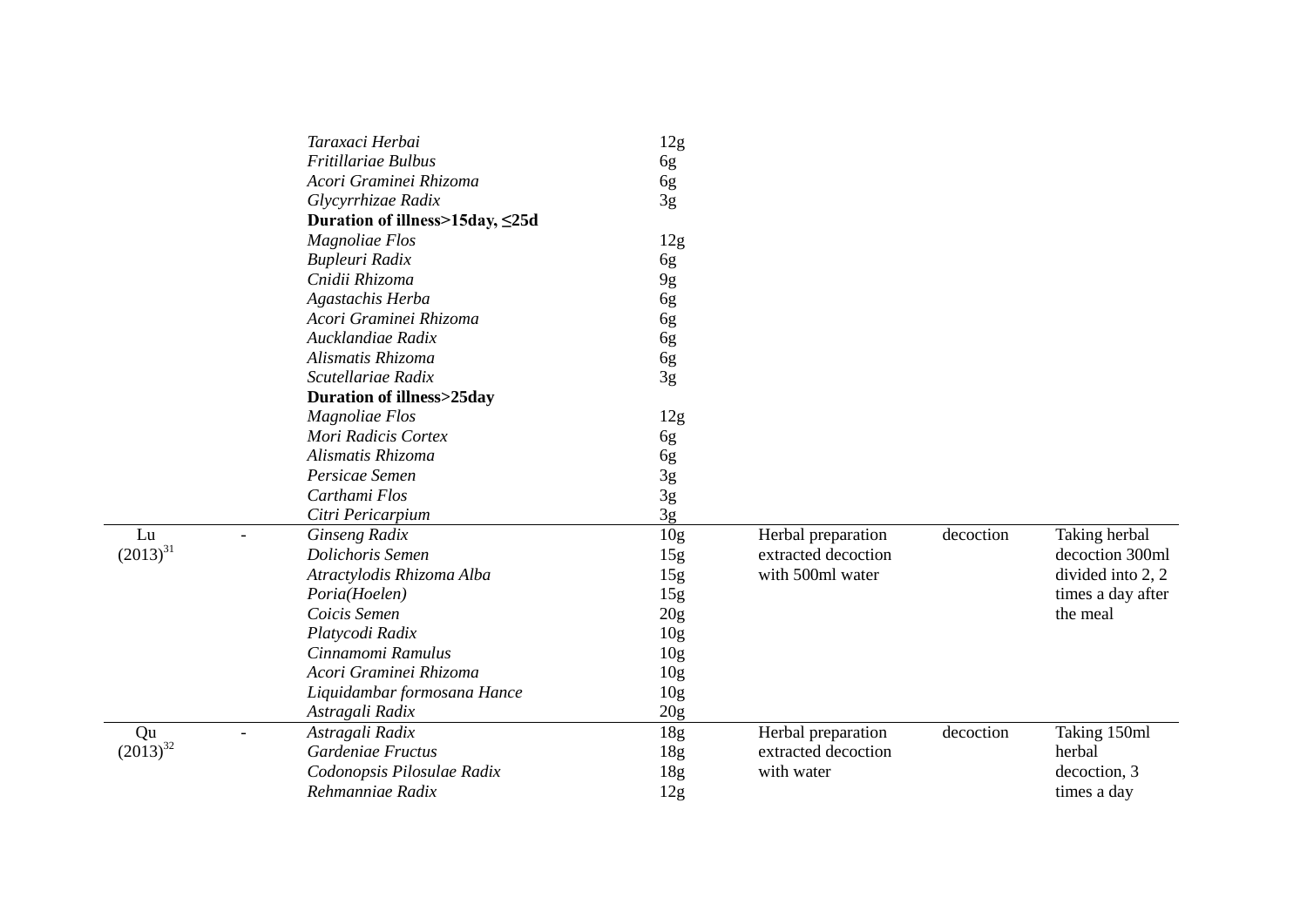|                       |                          | Puerariae Radix<br>Cimicifugae Rhizoma<br>Phellodendri Cortex<br>Paeoniae Radix Alba<br>Viticis Fructus<br>Gentianae Radix<br>Glycyrrhizae Radix                                                                                                                      | 30 <sub>g</sub><br>10 <sub>g</sub><br>15g<br>15g<br>15g<br>15g                                                                                    |                                                                         |         |                                                       |
|-----------------------|--------------------------|-----------------------------------------------------------------------------------------------------------------------------------------------------------------------------------------------------------------------------------------------------------------------|---------------------------------------------------------------------------------------------------------------------------------------------------|-------------------------------------------------------------------------|---------|-------------------------------------------------------|
| Sato<br>$(1988)^{38}$ | Tsumura-<br>Saireito     | Alismatis Rhizoma<br>Atractylodis Rhizoma Alba<br>Bupleuri Radix<br>Cinnamomi Cortex Spissus<br>Zingiberis Rhizoma Recens<br>Ginseng Radix<br>Zizyphi Fructus<br>Glycyrrhizae Radix<br>Pinelliae Rhizoma<br>Polyporus<br>Poria(Hoelen)<br>Scutellariae Radix          | 6g<br><b>Not</b><br>mentioned                                                                                                                     | Manufactured by<br>pharmaceutical co<br>mpany                           | granule | 1.5g each time,<br>2 time a day                       |
| Shi<br>$(2005)^{33}$  | Huanglong<br>tonger pill | Gentianae Radix<br>Scutellariae Radix<br>Alismatis Rhizoma<br>Magnoliae Cortex<br>Gardeniae Fructus<br>Akebiae Caulis<br>Plantaginis Semen<br>Acori Graminei Rhizoma<br>Atractylodis Rhizoma Alba<br>Polyporus<br>Bupleuri Radix<br>Coptidis Rhizoma<br>Poria(Hoelen) | 12g<br>10 <sub>g</sub><br>10 <sub>g</sub><br>10 <sub>g</sub><br>10 <sub>g</sub><br>10 <sub>g</sub><br>12g<br>12g<br>12g<br>12g<br>9g<br>5g<br>15g | 2 mm diameter pills<br>with Powdered<br>herbal preparation<br>and water | pill    | 10g each time<br>with warm<br>water, 2 times a<br>day |
| Sun<br>$(2005)^{34}$  | Qingqiao<br>Capsule      | Scrophulariae Radix<br>Rehmanniae Radix                                                                                                                                                                                                                               | Not<br>mentioned                                                                                                                                  | Produced by<br>preparation                                              | capsule | 5 capsules each<br>time, 3 times a                    |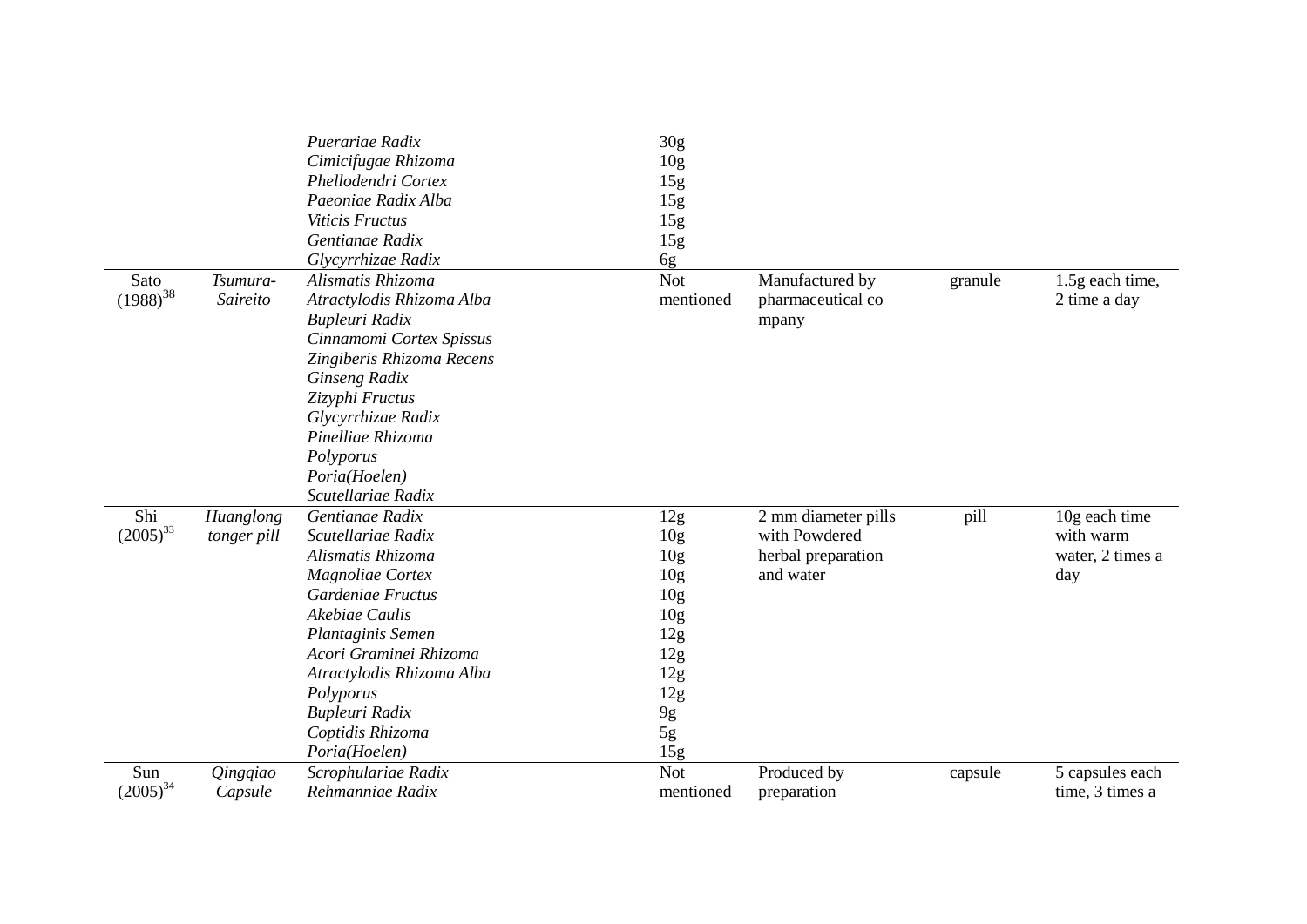|                        |                                     | Salviae Miltiorrhizae Radix<br>Achyranthis Radix<br><b>Bombycis Corpus cum Batryticatus</b><br>Angelicae Sinensis Radix<br>Coicis Semen<br>Amomi Rotundus Fructus<br>Glycyrrhizae Radix<br>3 more unknown herbal preparation                                                                                     |                                                                                                                                                                   | department in<br>hospital.<br>Each capsule<br>weighing 0.45g<br>containing 2.25g of<br>crude drugs |           | day                                                                     |
|------------------------|-------------------------------------|------------------------------------------------------------------------------------------------------------------------------------------------------------------------------------------------------------------------------------------------------------------------------------------------------------------|-------------------------------------------------------------------------------------------------------------------------------------------------------------------|----------------------------------------------------------------------------------------------------|-----------|-------------------------------------------------------------------------|
| Tian<br>$(2014)^{35}$  | <b>Shenling</b><br>baizhu<br>powder | Dolichoris Semen<br>Atractylodis Rhizoma Alba<br>Poria(Hoelen)<br>Platycodi Radix<br>Nelumbinis Semen<br>Ginseng Radix<br>Amomi Fructus<br>Dioscoreae Rhizoma<br>Coicis Semen                                                                                                                                    | <b>Not</b><br>mentioned                                                                                                                                           | Manufactured by<br>pharmaceutical co<br>mpany                                                      | granule   | Each time 9g, 3<br>times a day                                          |
| Zhang<br>$(2013)^{36}$ | Erzhang<br>decoction                | Glycyrrhizae Radix<br>Lonicerae Flos<br>Forsythiae Fructus<br>Platycodi Radix<br>Acori Graminei Rhizoma<br>Citri Pericarpium<br>Poria(Hoelen)<br>Sojae Semen Praeparatum<br>Mentha arvensis var. piperascens Makinv.<br>Schizonepetae Herba<br>Cnidii Rhizoma<br>Bupleuri Radix<br>Glycyrrhizae Radix Praeparata | 10 <sub>g</sub><br>12g<br>10 <sub>g</sub><br>10 <sub>g</sub><br>10 <sub>g</sub><br>12g<br>9g<br>9g<br>10 <sub>g</sub><br>10 <sub>g</sub><br>10 <sub>g</sub><br>3g | Herbal preparation<br>extracted decoction<br>with water                                            | decoction | Taking 150ml<br>herbal<br>decoction, 3<br>times a day after<br>the meal |
| Zhao<br>$(2012)^{37}$  | Huanglong<br>tonger pill            | Polyporus<br>Atractylodis Rhizoma Alba<br>Acori Graminei Rhizoma                                                                                                                                                                                                                                                 | 12g<br>12g<br>12g                                                                                                                                                 | 2 mm diameter pills<br>Powdered<br>with<br>herbal preparation                                      | pill      | 10g each time<br>with warm<br>water, 2 times a                          |